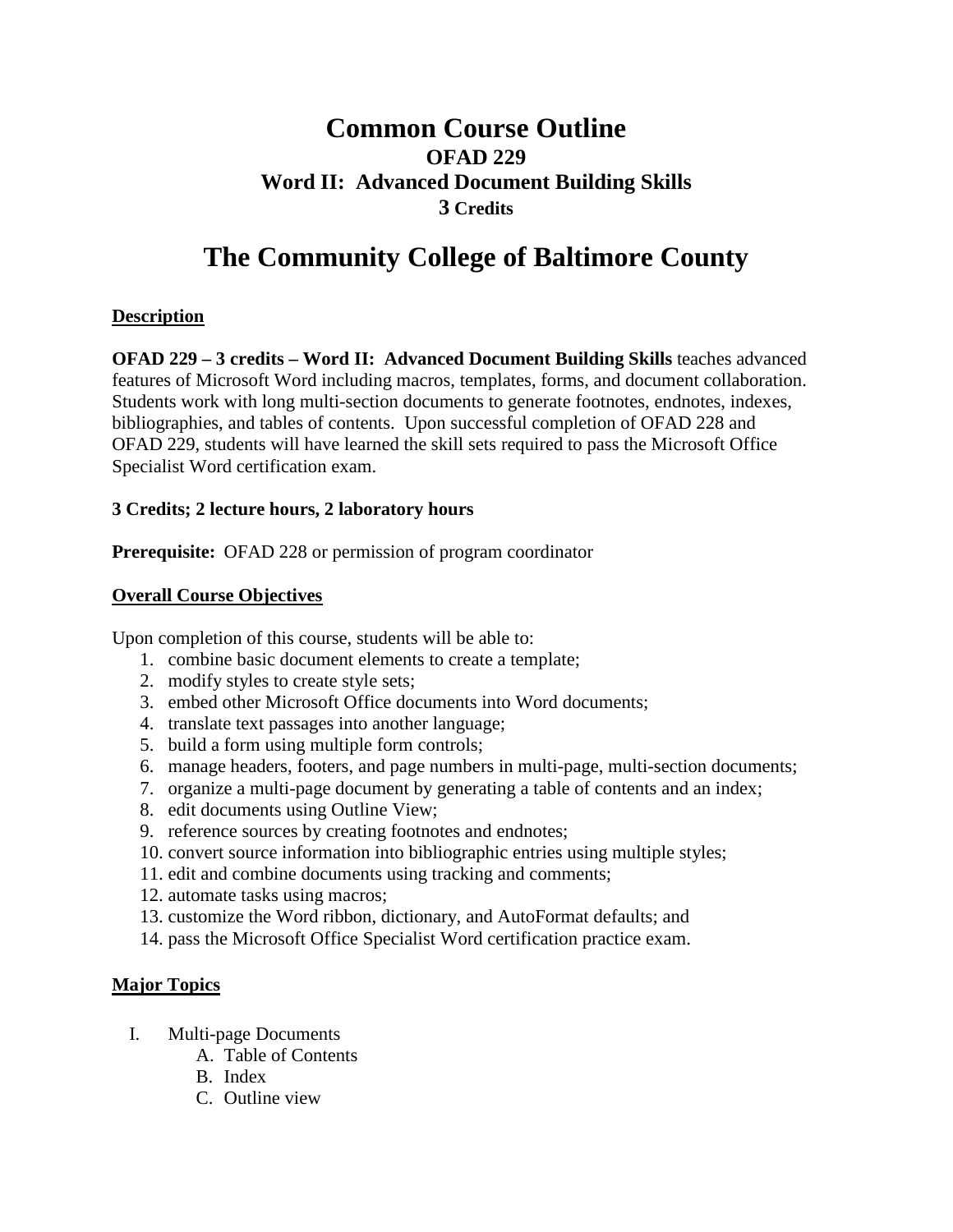- D. Headers and footers
- E. Sections
- II. Templates and Forms
	- A. Style elements
	- B. Text content controls
	- C. Developer tab
	- D. Organizer box
- III. References
	- A. Citations
	- B. Bibliography
	- C. Table of figures
	- D. Equation tools
	- E. Text translation
- IV. Integrating Software
	- A. Source files
	- B. Embedded objects
	- C. Hyperlinks
- V. Advanced Graphics
	- A. Artistic effects
	- B. Graphic objects
	- C. Screenshots
	- D. SmartArt
- VI. Document Collaboration
	- A. Track changes feature
	- B. Comments
	- C. Multiple reviewers
	- D. Multiple document versions
- VII. Macros
	- A. Macro tasks
	- B. Keyboard shortcuts
	- C. Visual Basic
- VIII. Customizing Word Features
	- A. Ribbon
	- B. Tabs
	- C. Options
- IX. Microsoft Office Specialist Word Certification Exam

#### **Course Requirements**

Grading procedures will be determined by the individual faculty member but must include the following: